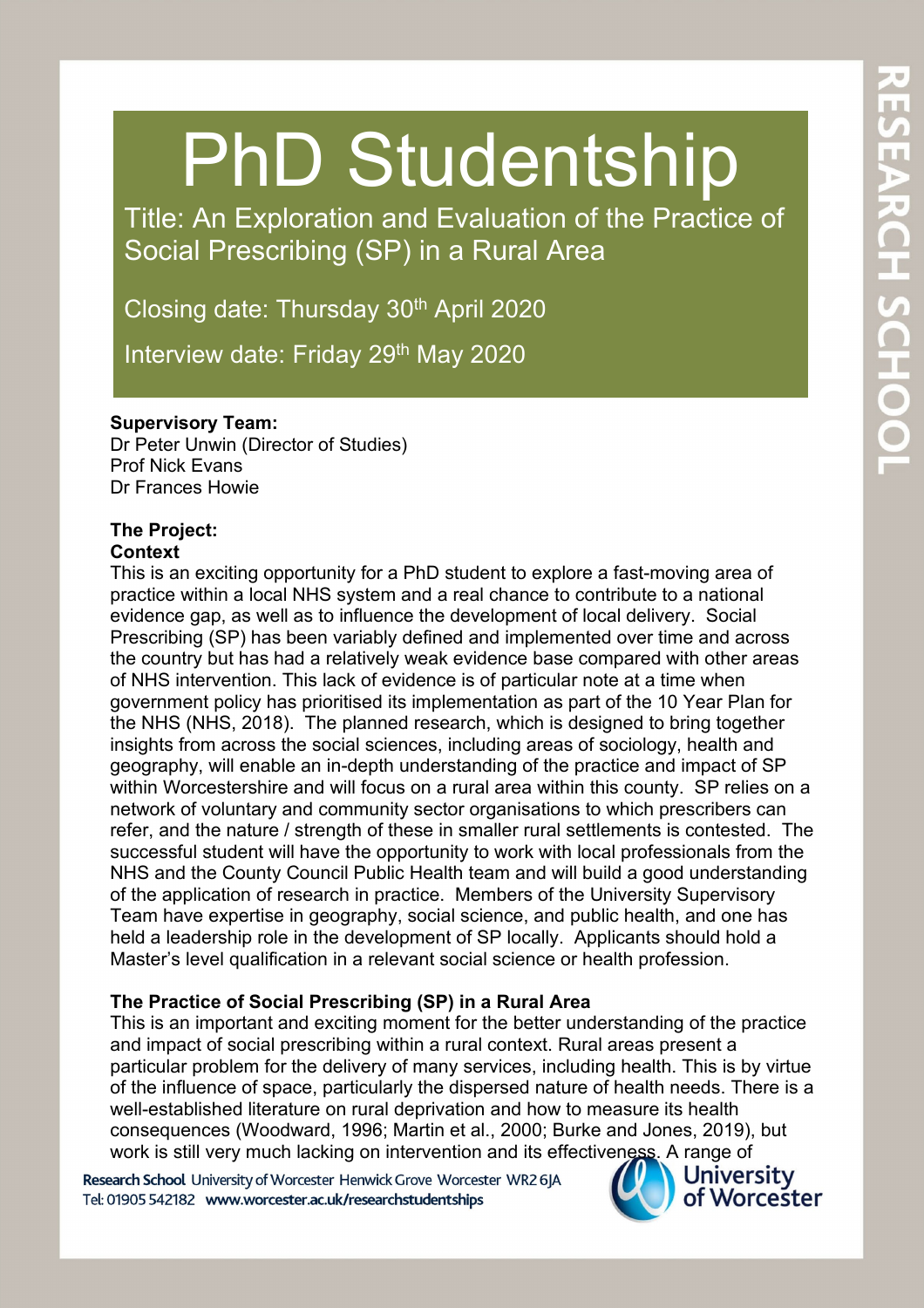initiatives are in place nationally with a growing awareness of the potential of nonmedical interventions to improve the lives of people who are frequent users of health services, government having adopted the principles of social prescribing (NHS 2018; 2019) but, in the absence of much in the way of 'top-down' instruction from national bodies, social prescribing has emerged organically 'from the bottom up'" (Polley et al., 2017). Until now, there has been a linked paucity of robust evidence as to impact although there have been cautious grounds for optimism, with a consensus that stronger evidence is needed (Brandling, 2009). It appears clear from a qualitative perspective that patients and medical professionals speak positively about SP interventions, yet the evidence on cost and outcome remains undeveloped (Grant, 2000; Bickerdike et al., 2016.)

There is thus an urgent need for research which can consider the conceptualisation, practice and impact of social prescribing. Worcestershire was an early adopter of social prescribing in general practice, with co-funded pilots using the local authority Public Health Ring-fenced Grant and NHS general practice innovation money. Further pilot work is currently planned in secondary care, using development income from Health Education England. At the same time, new funding is being released from NHS England to systematise and increase the use of social prescribing nationally. This creates an exciting opportunity to conduct a mixed methods study, with the potential to develop and evaluate SP as a tool to benefit the health of residents in rural areas. Theories of governance relating to the top-down or bottom up delivery of health services might also be explored. Existing datasets will be available for interrogation and there is also the potential to develop new data in this area using qualitative approaches with practitioners and patients. This studentship will build new knowledge and understanding of the impact of social prescribing in practice, at a time when it has been given a place at the heart of the

# **Further Reading:**

new NHS.

Bickerdike, L., Booth, A., Wilson, P.M. et al. (2016) Social Prescribing: less rhetoric and more reality: a systematic review of the evidence, *BMJ Open* 2017;7: e013384. doi: 10.1136/bmjopen-2016-013384

Brandling, J.& Wiliam, H. (2009) Social prescribing in general practice: adding meaning to medicine. *Br J Gen Pract*, 59 (563): 454–456. [https://bjgp.org/content/59/563/454.](https://bjgp.org/content/59/563/454)

Burke, A., & Jones, A. (2019). The development of an index of rural deprivation: a case study of Norfolk, England. *Social Science & Medicine*, *227*, 93-103.

Dayson, C. & Bashir, N. (2014) The *social and economic impact of the Rotherham Social Prescribing Pilot,* Sheffield Hallam University, Centre for Regional, Economic and Social Research.

[https://www4.shu.ac.uk/research/cresr/sites/shu.ac.uk/files/social-economic-impact](https://www4.shu.ac.uk/research/cresr/sites/shu.ac.uk/files/social-economic-impact-rotherham.pdf)[rotherham.pdf](https://www4.shu.ac.uk/research/cresr/sites/shu.ac.uk/files/social-economic-impact-rotherham.pdf)

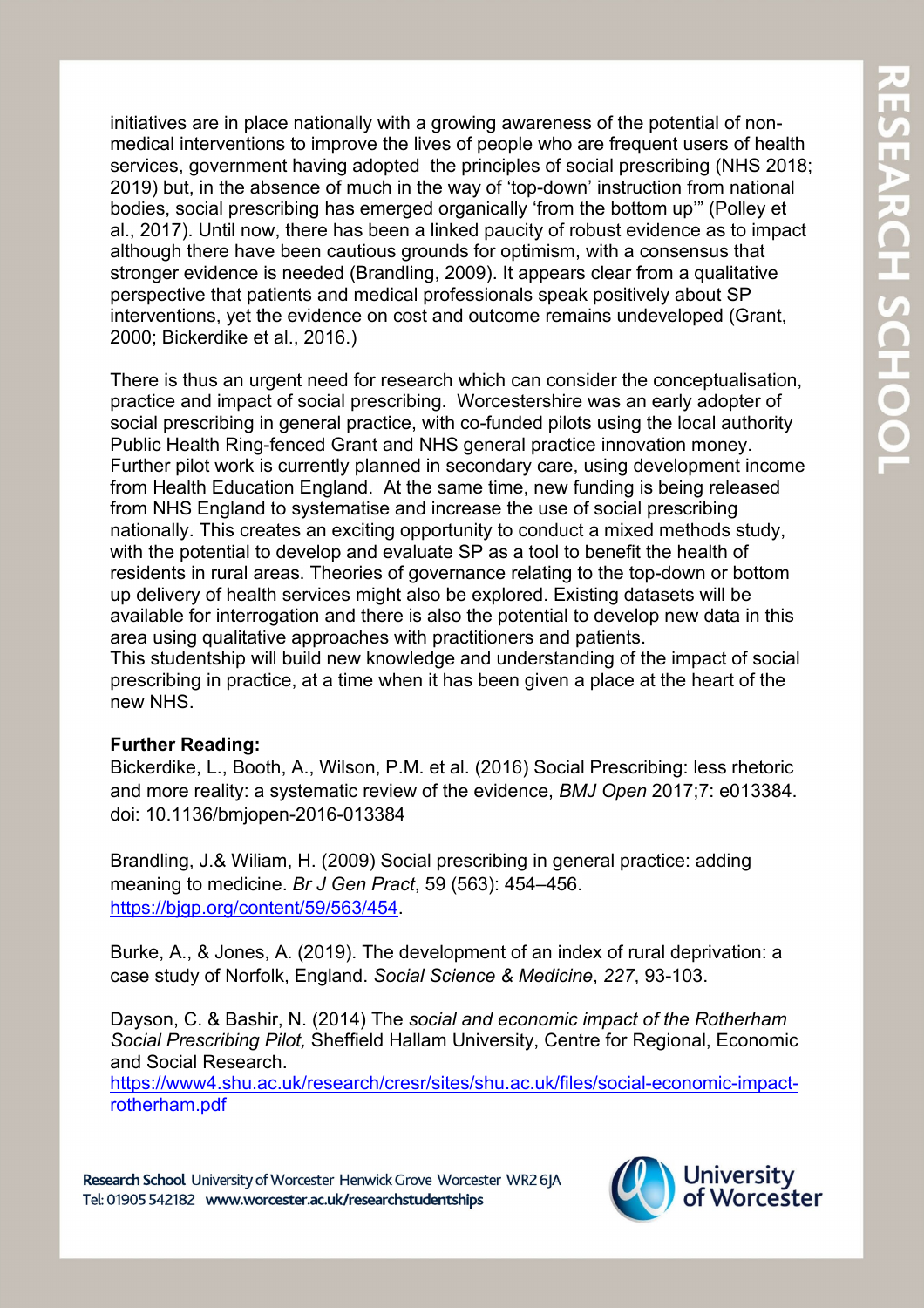Grant, C., Goodenough, T., Harvey, I. & Hine, C. (2000) A randomised controlled trial and economic evaluation of a referrals facilitator between primary care and the voluntary sector. *BMJ* 320(7232):419–423. <https://www.bmj.com/content/320/7232/419>

Kimberlee, R. (2016) What is the value of social prescribing? *Advances in Social Sciences Research Journal*, 3 (3). pp. 29-35. ISSN 2055-0286 <http://scholarpublishing.org/index.php/ASSRJ/article/view/1889>

King's Fund (2017) *What is social prescribing?* https://ww (2017) What is social prescribing?w.kingsfund.org.uk/publications/social-prescribing+

Marmot, M. (2014) Fair society, healthy lives: the Marmot Review: strategic review of health inequalities in England post-2010. (2010) ISBN 9780956487001. [https://www.gov.uk/dfid-research-outputs/fair-society-healthy-lives-the-marmot](https://www.gov.uk/dfid-research-outputs/fair-society-healthy-lives-the-marmot-review-strategic-review-of-health-inequalities-in-england-post-2010)[review-strategic-review-of-health-inequalities-in-england-post-2010](https://www.gov.uk/dfid-research-outputs/fair-society-healthy-lives-the-marmot-review-strategic-review-of-health-inequalities-in-england-post-2010)

Martin, D., Brigham, P., Roderick, P., Barnett, S., & Diamond, I. (2000). The (mis) representation of rural deprivation. *Environment and Planning A*, *32*(4), 735-751.

NHS (2014)*The Five Year Forward View* [https://www.england.nhs.uk/wp](https://www.england.nhs.uk/wp-content/uploads/2014/10/5yfv-web.pdf)[content/uploads/2014/10/5yfv-web.pdf](https://www.england.nhs.uk/wp-content/uploads/2014/10/5yfv-web.pdf) [=](https://www.england.nhs.uk/gp/gpfv/redesig/gpdp/)

NHS (2018) NHS Long Term Plan. [https://www.longtermplan.nhs.uk/wp](https://www.longtermplan.nhs.uk/wp-content/uploads/2019/08/nhs-long-term-plan-version-1.2.pdf)[content/uploads/2019/08/nhs-long-term-plan-version-1.2.pdf](https://www.longtermplan.nhs.uk/wp-content/uploads/2019/08/nhs-long-term-plan-version-1.2.pdf)

NHS (2019) *Social prescribing and community-based support*. [https://www.england.nhs.uk/wp-content/uploads/2019/01/social-prescribing](https://www.england.nhs.uk/wp-content/uploads/2019/01/social-prescribing-community-based-support-summary-guide.pdf)[community-based-support-summary-guide.pdf](https://www.england.nhs.uk/wp-content/uploads/2019/01/social-prescribing-community-based-support-summary-guide.pdf)

O'Mara-Eves, A., Brunton, G., McDaid, D., Oliver, S. et al. (2013) *Community engagement to reduce inequalities in health: A systematic review, meta-analysis and economic analysis.* doi.10.3310/phr01040 *Public Health Research*, Vol 1, No 4. [https://www.ncbi.nlm.nih.gov/books/NBK262817/.](https://www.ncbi.nlm.nih.gov/books/NBK262817/)

Public Health England (2015) *A guide to community-centred approaches for health and wellbeing.* [https://www.gov.uk/government/publications/health-and-wellbeing-a](https://www.gov.uk/government/publications/health-and-wellbeing-a-guide-to-community-centred-approaches)[guide-to-community-centred-approaches](https://www.gov.uk/government/publications/health-and-wellbeing-a-guide-to-community-centred-approaches)

Polley, M. Bertotti, M., Kimberlee, R. et al (2017) *A Review of the evidence Assessing Impact of Social Prescribing on Healthcare Demand and Cost Implications*, University of Westminster. [https://westminsterresearch.westminster.ac.uk/download/e18716e6c96cc93153baa8](https://westminsterresearch.westminster.ac.uk/download/e18716e6c96cc93153baa8e757f8feb602fe99539fa281433535f89af85fb550/297582/review-of-evidence-assessing-impact-of-social-prescribing.pdf) [e757f8feb602fe99539fa281433535f89af85fb550/297582/review-of-evidence](https://westminsterresearch.westminster.ac.uk/download/e18716e6c96cc93153baa8e757f8feb602fe99539fa281433535f89af85fb550/297582/review-of-evidence-assessing-impact-of-social-prescribing.pdf)[assessing-impact-of-social-prescribing.pdf](https://westminsterresearch.westminster.ac.uk/download/e18716e6c96cc93153baa8e757f8feb602fe99539fa281433535f89af85fb550/297582/review-of-evidence-assessing-impact-of-social-prescribing.pdf)

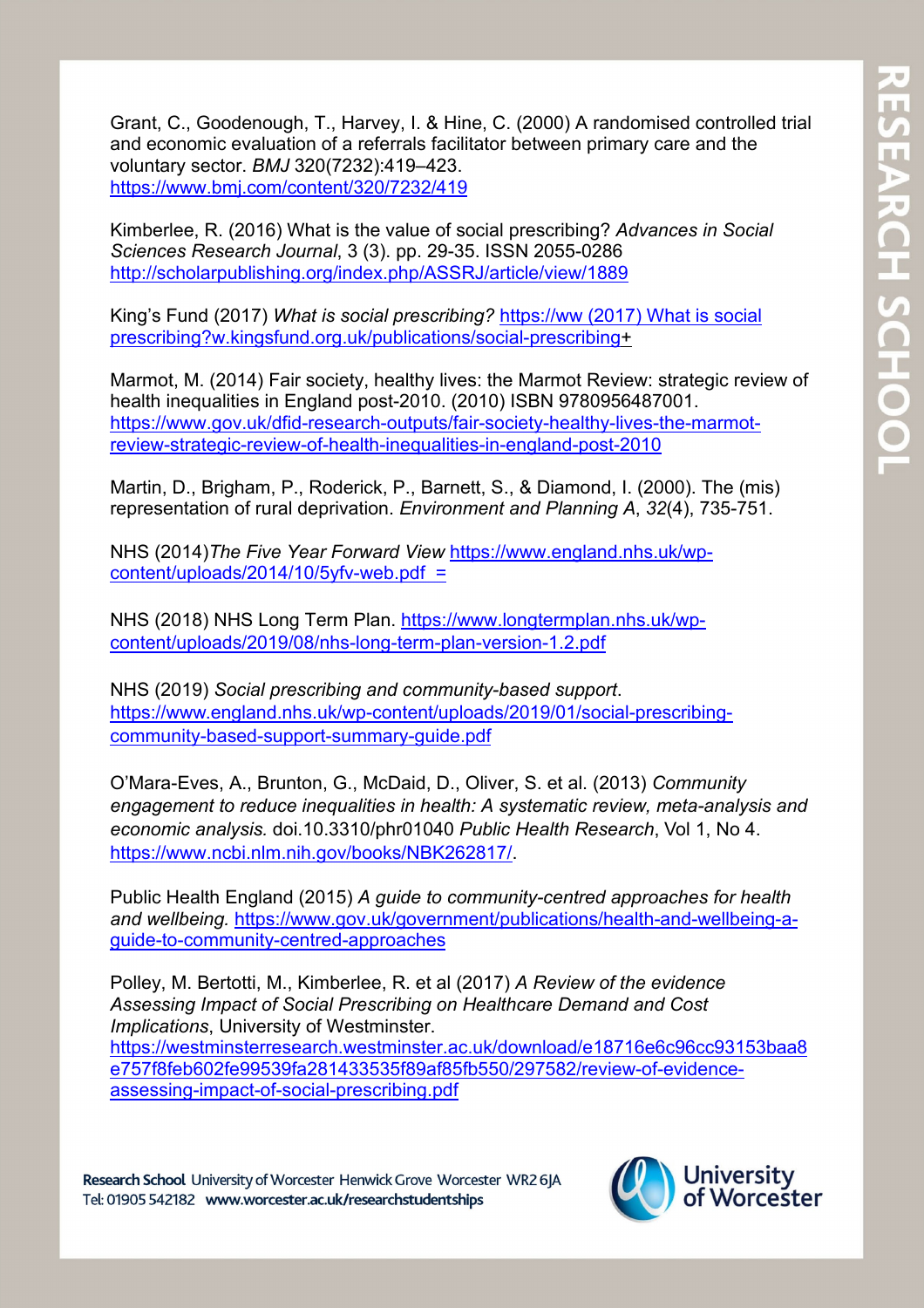Woodward, R. (1996). 'Deprivation 'and 'the rural': an investigation into contradictory discourses. *Journal of Rural Studies*, *12*(1), 55-67.

#### **Qualifications needed**

#### **Essential:**

Applicants should have or be able to evidence:

- Education to Masters Degree level in a relevant area.
- A First or Upper Second (2.1) Honours Degree
- A sound understanding of, and interest in social prescribing
- Experience of relevant research methods and skills;
- Ability to contribute to research study design;
- Computer literacy;
- Proficiency in oral and written English;
- Ability to organise and meet deadlines;
- Good interpersonal skills;
- Ability to work independently and contribute to a team;
- Commitment and an enthusiastic approach to completing a higher research degree;

#### **Desirable:**

- Existing connections/links with appropriate communities/groups
- Full UK Driving Licence

#### **Details of the studentship**

During the period of your studentship you will receive the following:

- a tax free bursary of £15,009 for a period of 3 years
- a fee-waiver for 4 years
- a budget to support your project costs for the first 3 years of the project
- a laptop
- use of the Research Student Study Space in Research School

You will be expected to play an active role in the life of both the Research School and of the School. You will be given opportunities to gain experience in learning and teaching within the School under the guidance of your Director of Studies.

#### **Application Process:**

To begin the application process for this studentship please go to our webpage [www.worcester.ac.uk/studentships](http://www.worcester.ac.uk/studentships) and click apply now next to the project you wish to apply for.

#### **The Interview**

The interview will provisionally be held on Friday 29<sup>th</sup> May 2020. All successful, shortlisted applicants will be interviewed. The interview process normally lasts around one and a half hours in total and includes a meeting with the project supervisors, and an opportunity to view the campus and the Research School.

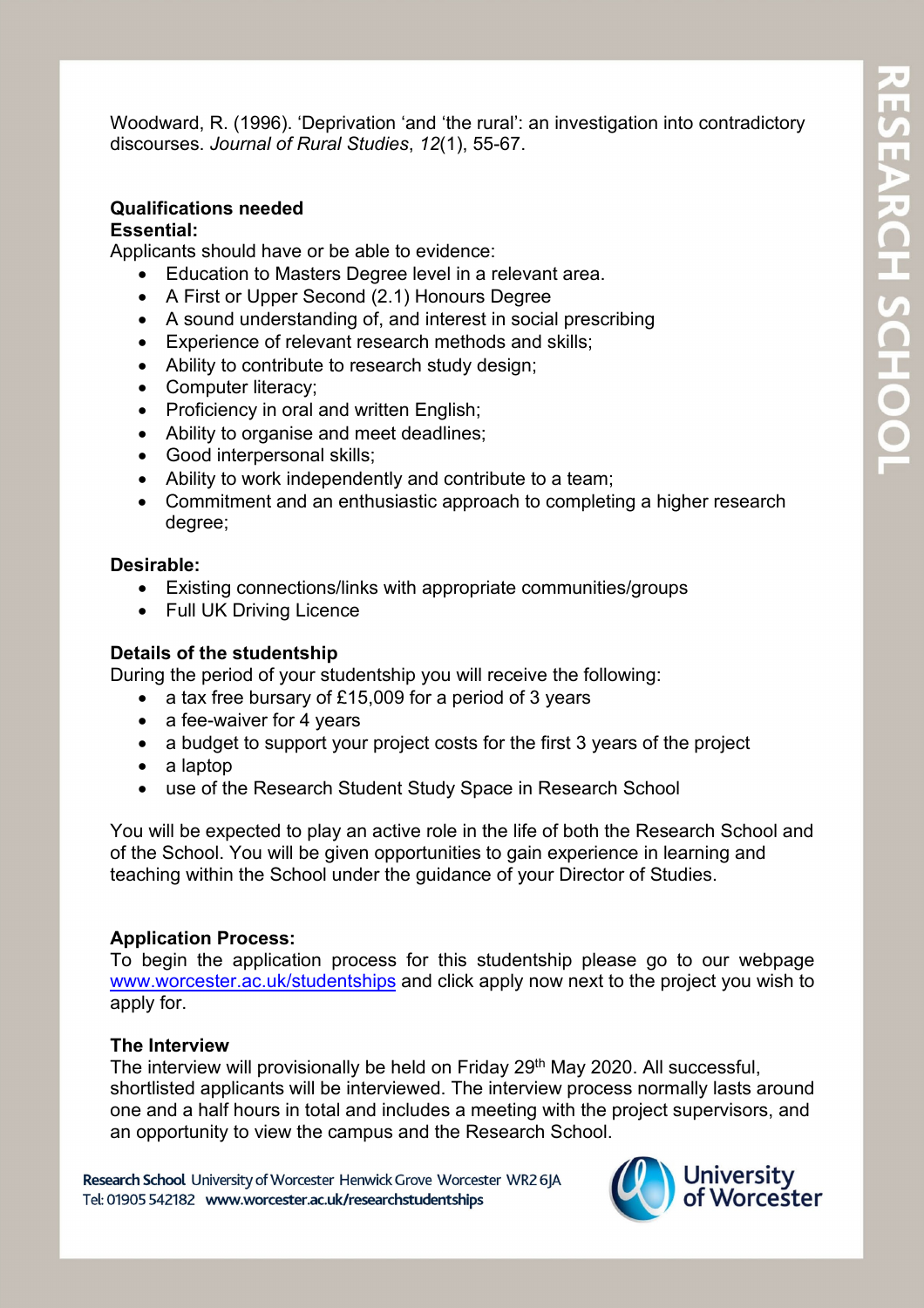In advance of interview, shortlisted candidates will be asked to submit:

• A sample of written academic work.

#### **Research at the University of Worcester:**

Research at the University of Worcester has grown significantly over the last 10 years. This growth is reflected in the outcomes of the Research Excellence Framework (REF 2014). Worcester was the most improved University in the UK based on Research Fortnight's "Research Power" measure, reflecting a more than four-fold increase in the number of staff submitted compared to RAE 2008 and a commensurate increase in the quality of the research. The University will submit 50% more staff to REF 2021 than in 2014 and is expecting significant further improvements in its outcomes. It is also reflected in the increase in Research & Knowledge Exchange funding over this period. The University has been successful in winning funding from a wide range of major funders: Research Councils such as AHRC, BBSRC, ESRC and NERC; major charities such as the Leverhulme Trust, the Alzheimer's Society and the British Academy; health-research funders such as the NIHR, the Department of Health and local NHS Trusts; European funding through Horizon 2020 and Erasmus+; and funding from local, national and global businesses.

The University is focused on research which addresses real world challenges and provides solutions to these challenges:

- **Human Health and Wellbeing** with research groups looking, for example, at mood disorders, dementia care, biomedical research, and violence prevention
- **Sustainable Futures** with research groups looking, for example, at crop protection, eco-system services, aerobiology and sustainability education
- **Professional Education** with research groups looking, for example, at the social psychology of education and the philosophy and ethics of professional practice)
- **Identity and Inclusion** with research groups looking, for example, at social justice, inclusive approaches to sport, religion & society, and Early Modern culture & society

The University continues to provide a robust infrastructure for research. It has a wellestablished Research School which houses its growing research student body and which provides a comprehensive programme of researcher development for staff and students. It established a Research Office in 2013, responsible for research funding, governance and strategy. The University is committed to further developing its research profile, through a strategic approach to its support for and investment in research. Its fully-funded studentships are part of this investment.

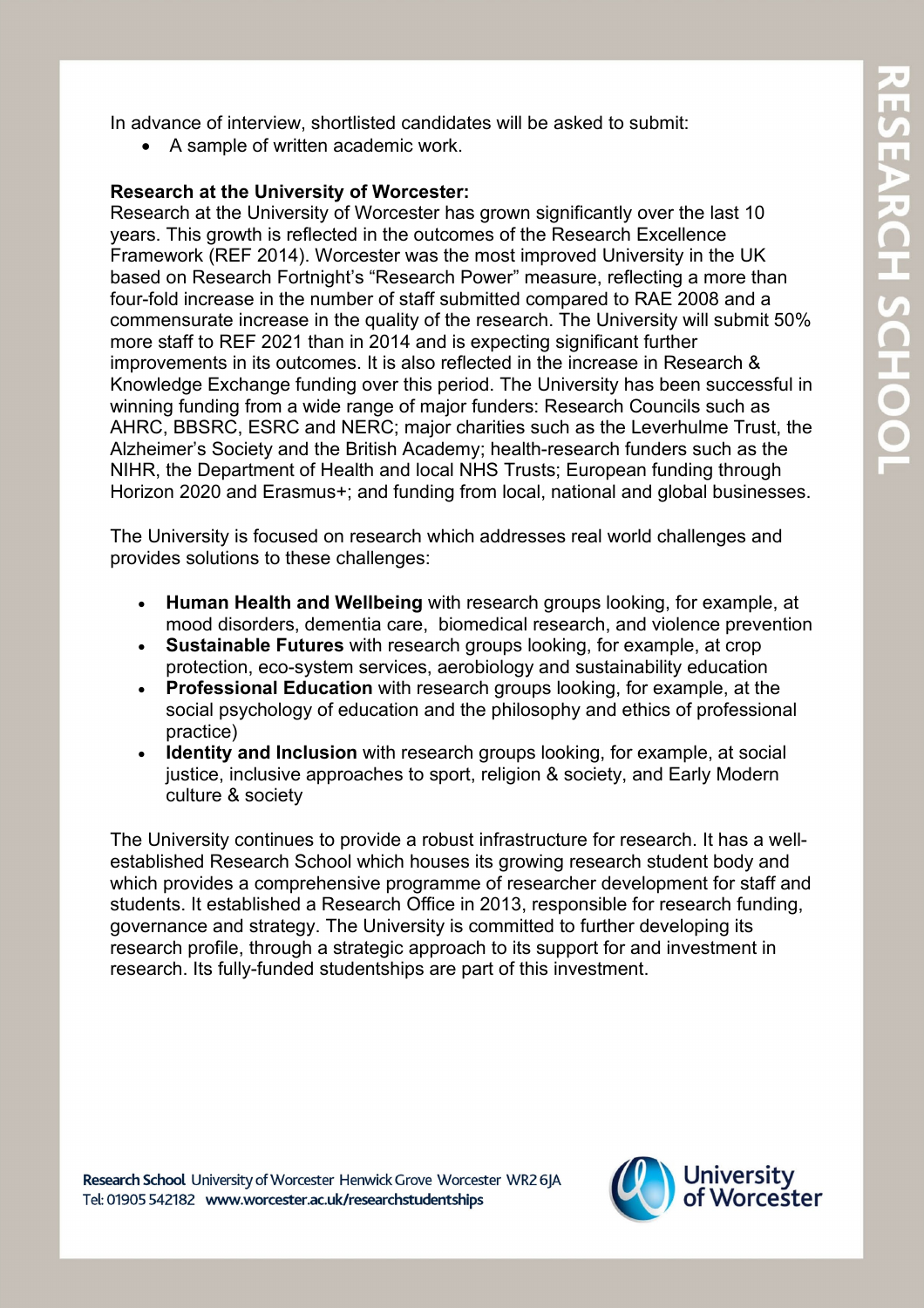#### **Research School**

The Research School is a focal point for all our research students. It provides:

- day-to-day support for our students, both administrative and practical, through our dedicated team
- a Research Student Study Space with both PCs and laptop docking station
- a comprehensive Researcher Development Programme for students and their supervisors
- a programme of student-led conferences and seminars

#### **School of Allied Health and Community**

Allied Health and Community at Worcester encompasses subject areas including Physiotherapy, Occupational Therapy, Paramedic Science, Advancing Clinical Practice, Health and Social Care, Mental Health, Nutritional Therapy, Public Health, Palliative Care, Physician Associate training, Social Work and Youth and Community **Studies** 

We pride ourselves on our teaching excellence, applied research and practice development. We work closely with our local community and with partners across a wide range of sectors to enhance the student experience and to provide students with an invaluable insight into professional practice.

The School supports two internationally acclaimed Research Centres, the Association of Dementia Studies (ADS) and Centre for Violence Prevention (CVP). We also house a specialist health and wellbeing facility, the McClelland Centre.

The School houses three internationally renowned research centres:

- Association for Dementia Studies
- Centre for Violence Prevention
- Mood Disorders Research Group

The School's transformational research projects seek to address some of the major issues both within our professions, local services, our community and beyond it. By pulling together academics working across disciplines to tackle important, social, scientific and environmental challenges, these projects are making an impact on people's lives and helping to expand our base of world-leading research.

Our research-excellence underpins the content and delivery of all our teaching programmes – undergraduate and postgraduate. We are committed to enabling all of our students to profit from a culture of learning aligned with our research and knowledge-transfer ethos, which is based upon critical enquiry, debate and selfmotivation.

You can feed your appetite for knowledge at the University's research seminars, which run throughout the year on topical subjects, often closely related to individual research projects. We invite distinguished speakers from the University and beyond to deliver these free lectures.